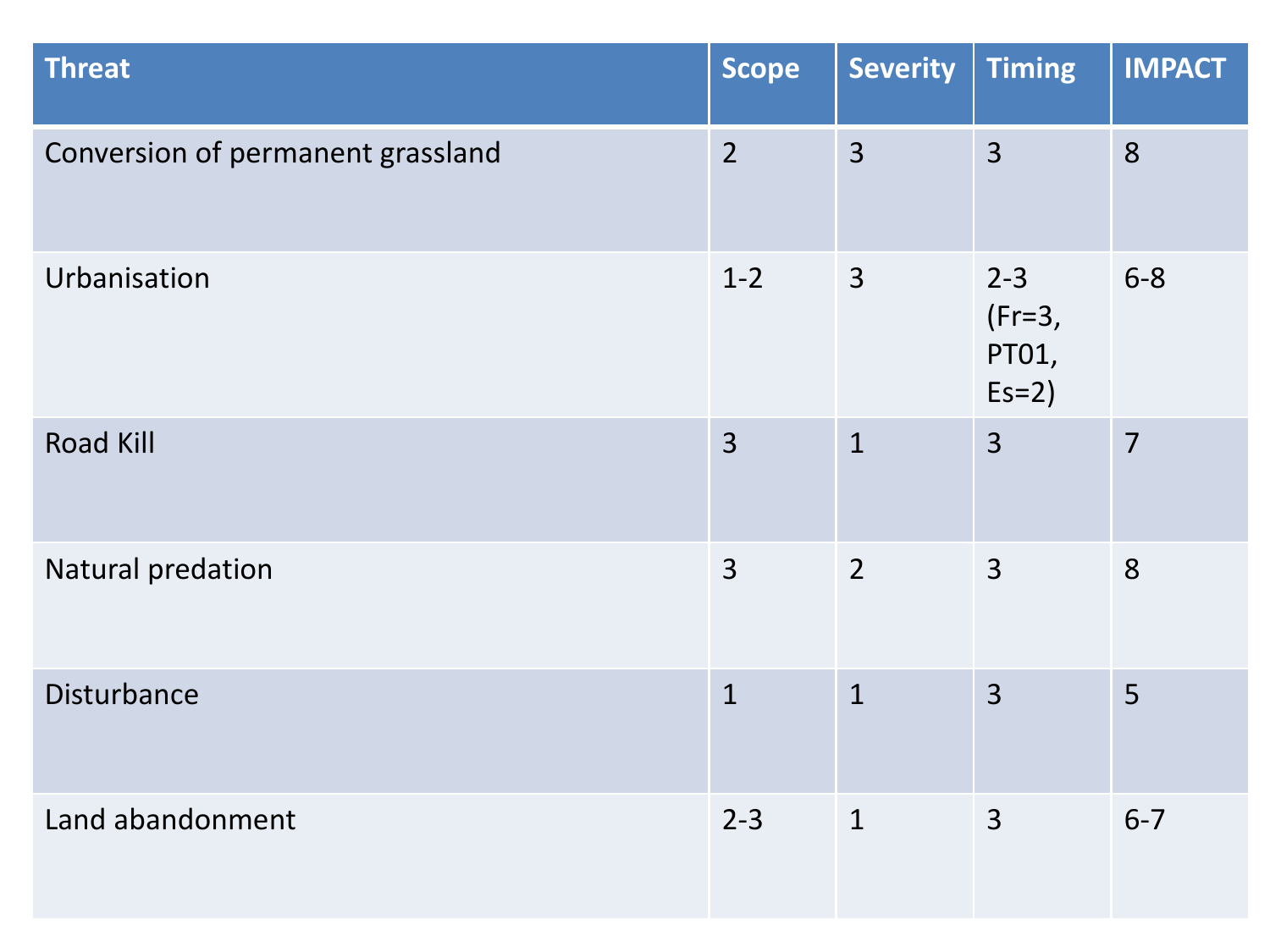| <b>Threat</b>                                      | <b>Scope</b>   | <b>Severity</b> | <b>Timing</b>  | <b>IMPACT</b> |
|----------------------------------------------------|----------------|-----------------|----------------|---------------|
| Afforestation                                      | $\mathbf{1}$   | $\overline{3}$  | $\mathbf{1}$   | 5             |
| Increasing homogeneity                             | $\overline{2}$ | $\overline{3}$  | $\overline{3}$ | 8             |
| Intensification of grassland management            | $2 - 3$        | $\overline{2}$  | $2 - 3$        | $6 - 8$       |
| Electrocution & renewable energy: direct; indirect | 3; 2           | $1; 1-2$        | 3; 3           | $7; 6-7$      |
| Native softwood to introduced trees                | $\overline{0}$ |                 |                |               |
| Intensification of forest management               | $\Omega$       |                 |                |               |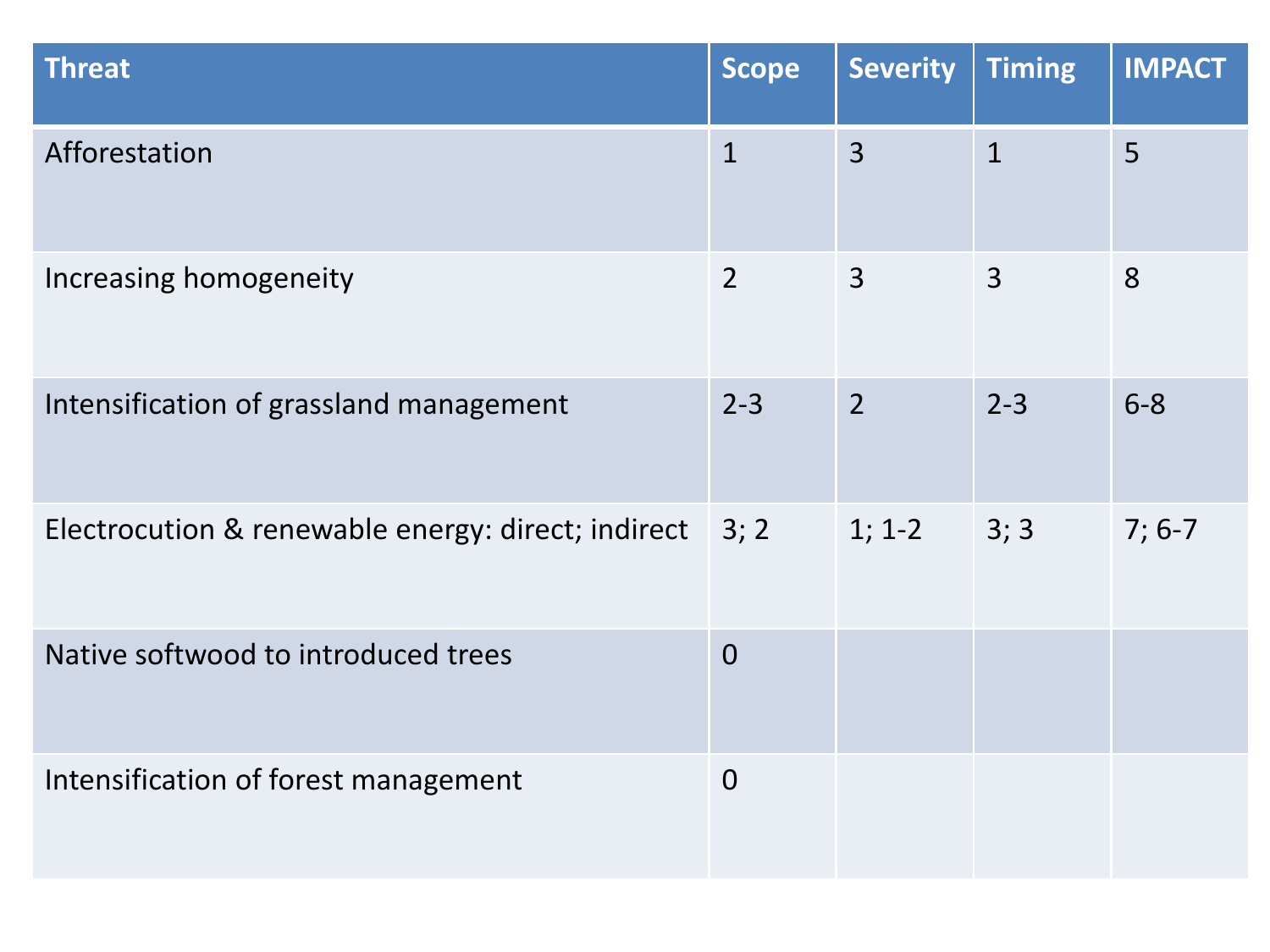| <b>Threat</b>                                                | <b>Scope</b>   | <b>Severity</b> | <b>Timing</b>  | <b>IMPACT</b>  |
|--------------------------------------------------------------|----------------|-----------------|----------------|----------------|
| Clearing of riparian forest/riverbank trees                  | $1 - 2$        | $\overline{3}$  | $\overline{3}$ | $7 - 8$        |
| Loss of old buildings                                        | $3(Fr=1)$ 3    |                 | $\overline{3}$ | 9              |
| Logging of suitable trees                                    | $\overline{3}$ | $\overline{3}$  | $\overline{3}$ | 9              |
| Loss of isolated trees & hedges                              | $\overline{3}$ | $\overline{3}$  | $\overline{3}$ | 9              |
| Nest site competition Lesser Kestrel; Jackdaw;<br>Little Owl | $2(Fr=3)$      | $\mathbf{1}$    | $\overline{3}$ | 6              |
| Invasive species (just France)                               | $\overline{2}$ | $\overline{3}$  | $\overline{2}$ | $\overline{7}$ |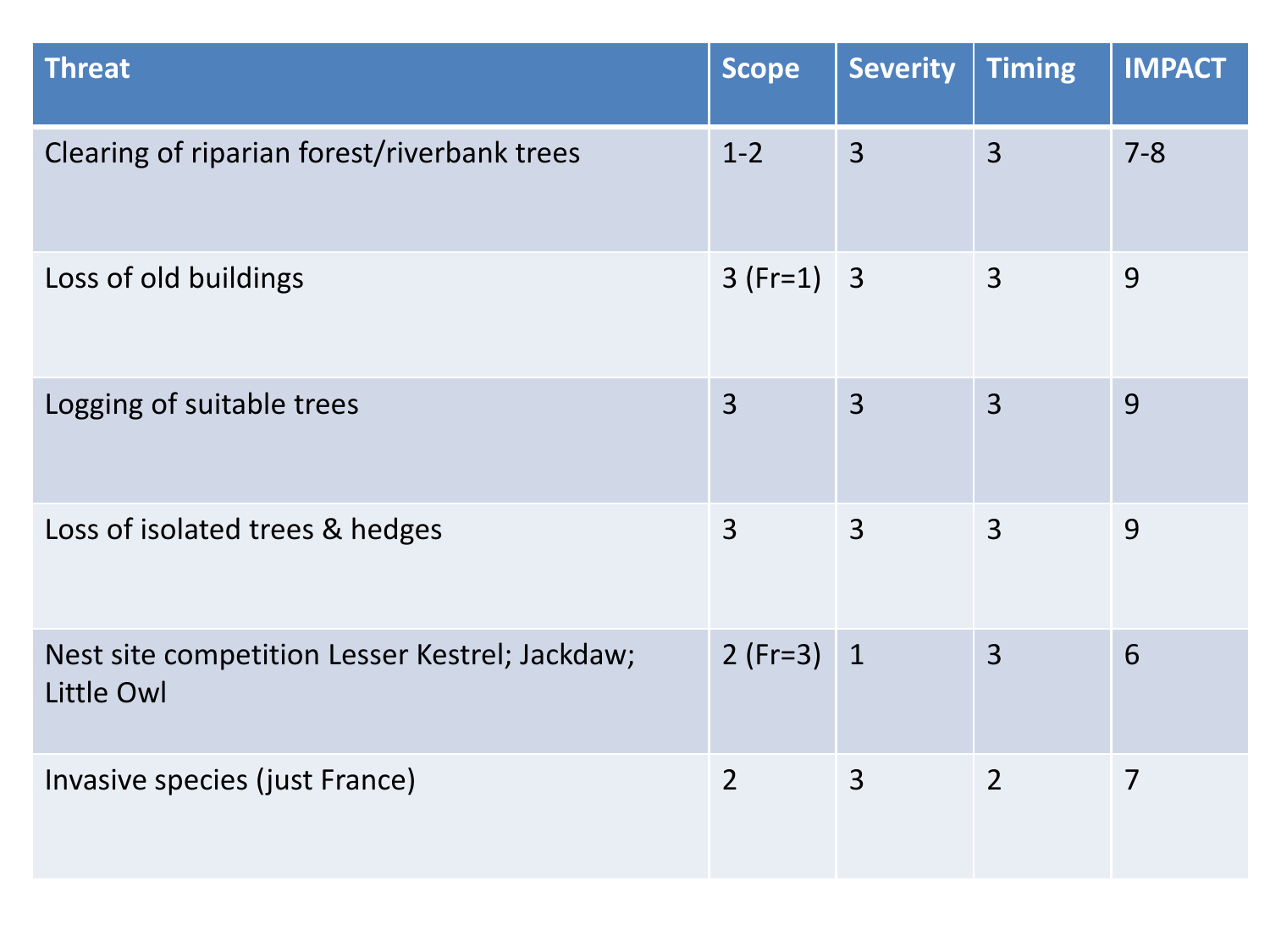| <b>Threat</b>                                               | <b>Scope</b>   | <b>Severity</b> | <b>Timing</b>  | <b>IMPACT</b>  |
|-------------------------------------------------------------|----------------|-----------------|----------------|----------------|
| Decreased food availability                                 | $2 - 3$        | $\overline{2}$  | $\overline{2}$ | $6 - 7$        |
| <b>Climatic conditions</b>                                  | $\overline{3}$ | $\overline{2}$  | $\overline{3}$ | 8              |
| Insecticide/Pesticide use (knowledge gap around<br>effects) | $\overline{3}$ | $\overline{2}$  | $\overline{3}$ | 8              |
| Human dependence (nest box provision, false<br>abundance)   | $\overline{3}$ | $\overline{3}$  | $\mathbf{1}$   | $\overline{7}$ |
| Loss of sand cliff (disturbance & destruction)              | $\mathbf{1}$   | $\overline{3}$  | $\overline{3}$ | $\overline{7}$ |
| Loss of excavating species                                  | $\overline{3}$ | $\overline{3}$  | $\mathbf{1}$   | $\overline{7}$ |